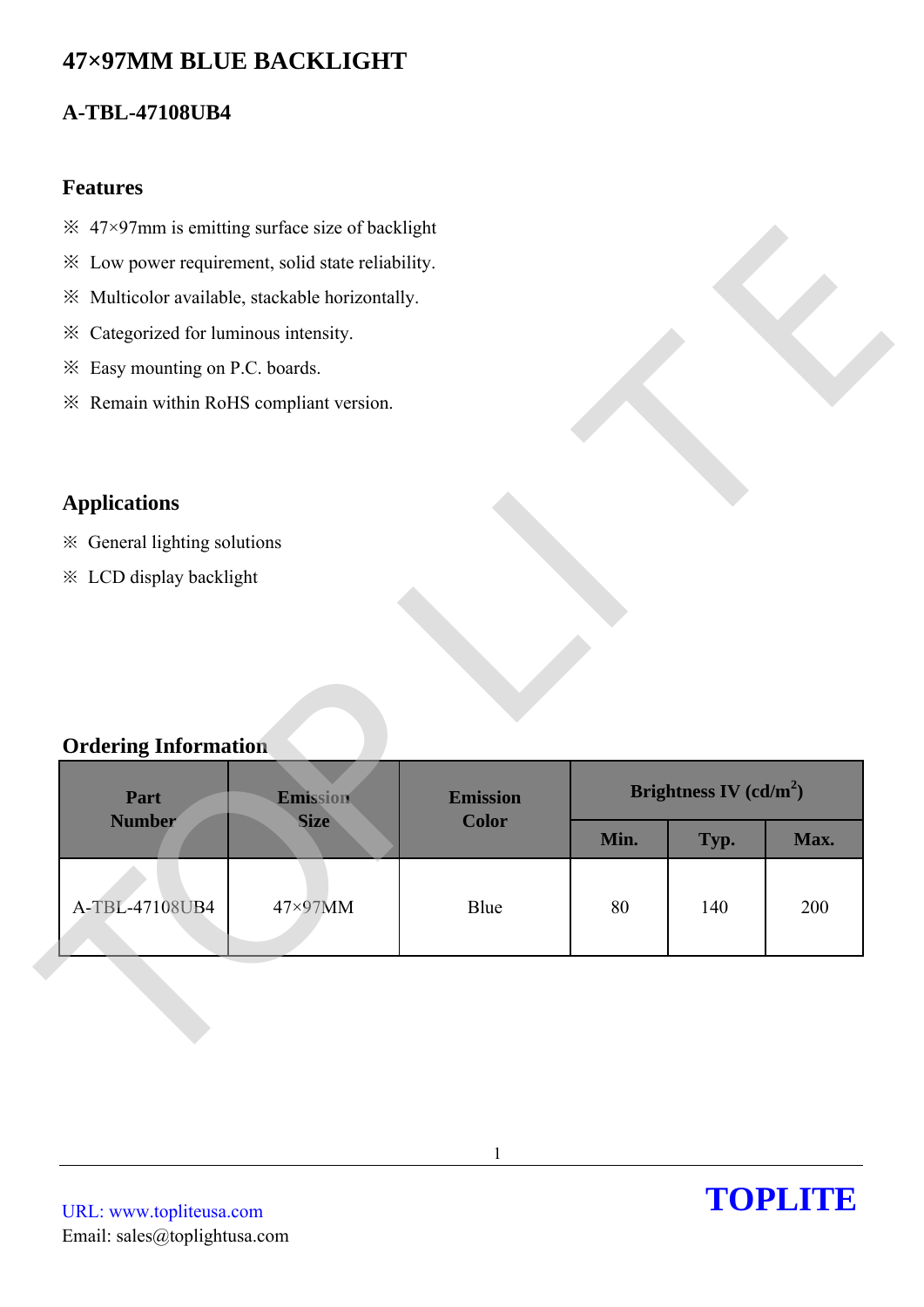## **Maximum Ratings**

| <b>Parameter</b>                                        | <b>Symbol</b> | Value         | Unit          |
|---------------------------------------------------------|---------------|---------------|---------------|
| Operating temperature                                   | $T_{OP}$      | $-35 \sim 85$ | $\mathcal{O}$ |
| Storage temperature                                     | $T_{STG}$     | $-35 \sim 85$ | $\mathcal{C}$ |
| Peak forward current $(T_A=25 \degree C)$ <sup>*1</sup> | $1_{\rm PF}$  | 100           | m A           |
| Reverse voltage (TA=25 $^{\circ}$ C)                    | $\rm V_R$     |               |               |
| Power consumption (TA=25 $^{\circ}$ C)                  |               | 240           | mW            |

# **Electrical / Optical Characteristics (1)**

| <b>Electrical / Optical Characteristics (1)</b><br>$(T_A = 25 \degree C \& IF = 20 mA)$ |                  |                         |              |             |
|-----------------------------------------------------------------------------------------|------------------|-------------------------|--------------|-------------|
| <b>Parameter</b>                                                                        |                  | <b>Symbol</b>           | <b>Value</b> | Unit        |
| <b>Wavelength at peak emission</b>                                                      | (Typ.)           | $\lambda_{\rm P}$       | 460          | nm          |
| Spectral bandwidth at 50%                                                               | (Typ.)           | Δλ                      | 30           | nm          |
|                                                                                         | (Min.)           | $I_F$                   | 60           |             |
| <b>Forward Current</b>                                                                  | (Typ.)           | $\mathbf{I}_{\rm F}$    | 70           | mA          |
|                                                                                         | (Max.)           | $\mathbf{I}_{\rm F}$    | 80           |             |
|                                                                                         | (Min.)           | $V_{F}$                 |              |             |
| <b>Forward voltage</b>                                                                  | (Typ.)           | $V_{\rm F}$             | 3            | $\mathbf V$ |
|                                                                                         | (Max.)           | $\rm V_F$<br>${\rm TC}$ |              | K           |
| <b>Color temperature</b>                                                                | (Min.)<br>(Max.) | ${\rm TC}$              |              | K           |
| <b>Luminous Uniformity</b>                                                              | (Typ.)           |                         | 70%          |             |
| <b>Discreteness</b>                                                                     | (Typ.)           |                         | 30%          |             |

# **Luminous Intensity Bin Groups**

| Brightness IV $(cd/m^2)$ |      |      |  |  |
|--------------------------|------|------|--|--|
| Min.                     | Typ. | Max. |  |  |
| $80\,$                   | 140  | 200  |  |  |

URL: www.topliteusa.com Email: sales@toplightusa.com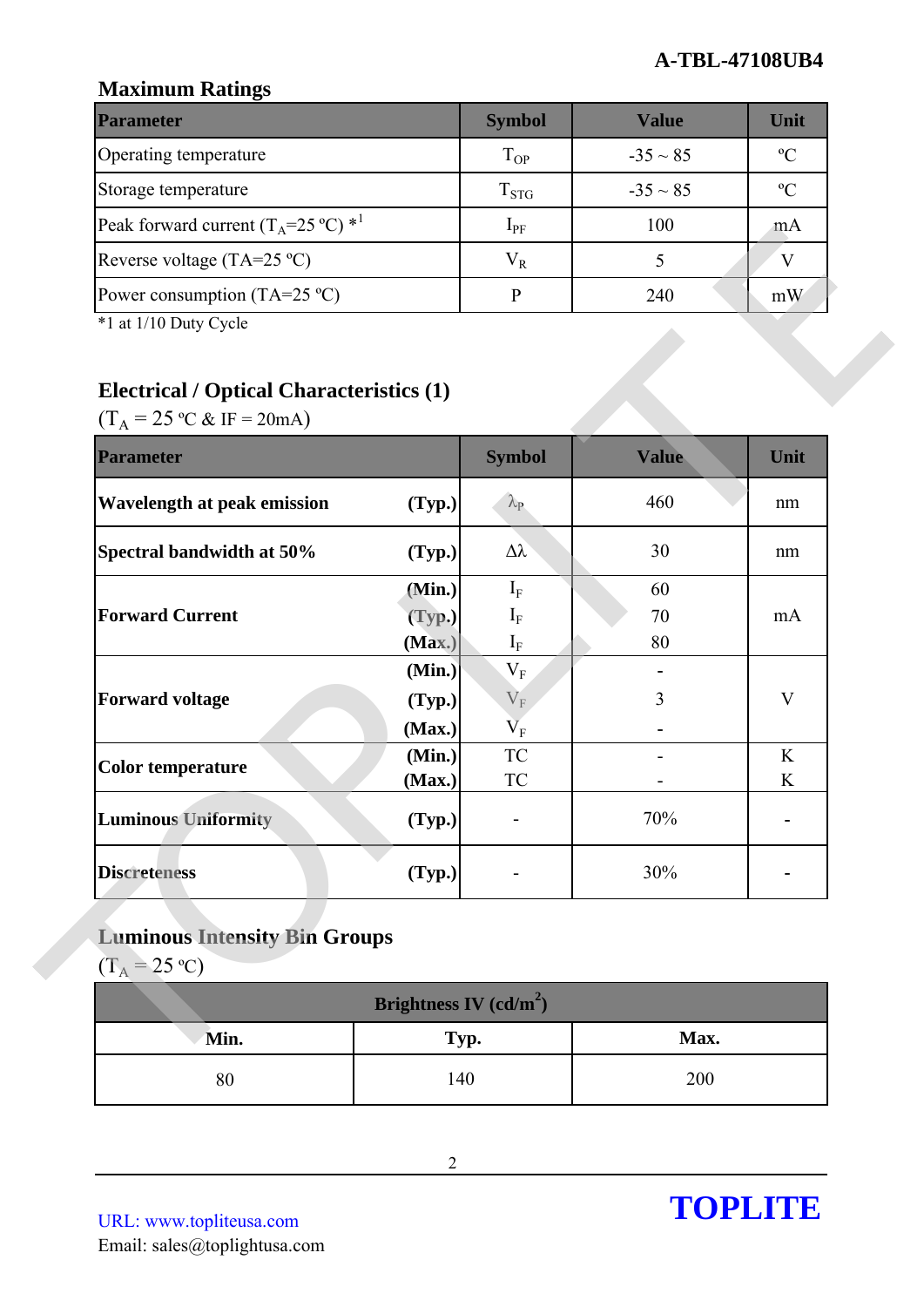### **Electrical/Optical Charateristic (2)**



**TOPLITE**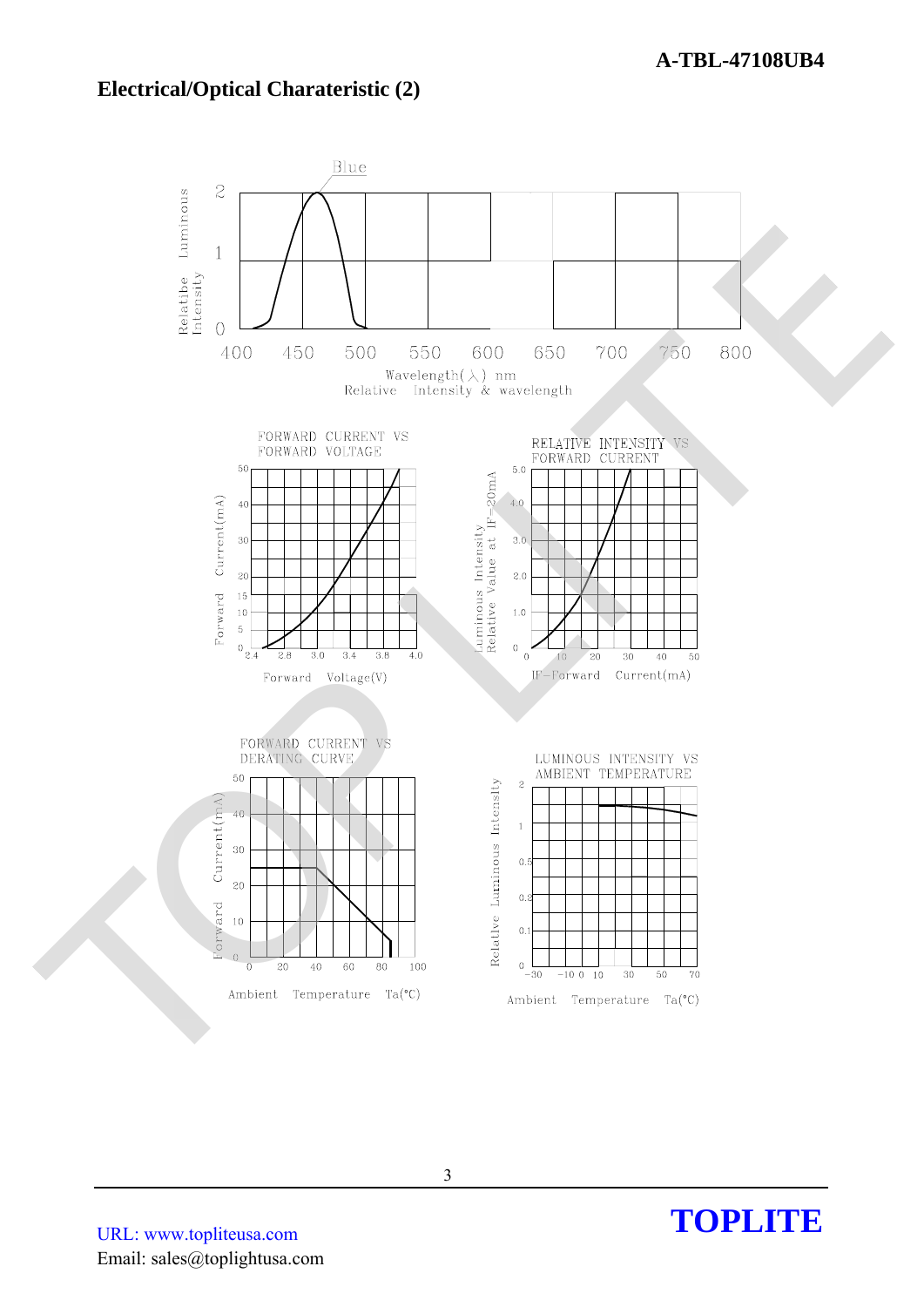# **Package Outline Dimensions**



#### Notes:

- 1. All dimensions are in millimeters. Tolerance is +/-0.25 unless otherwise noted.
- 2. The specifications, characteristics and technical data described in the datasheet are subject to change without prior notice.